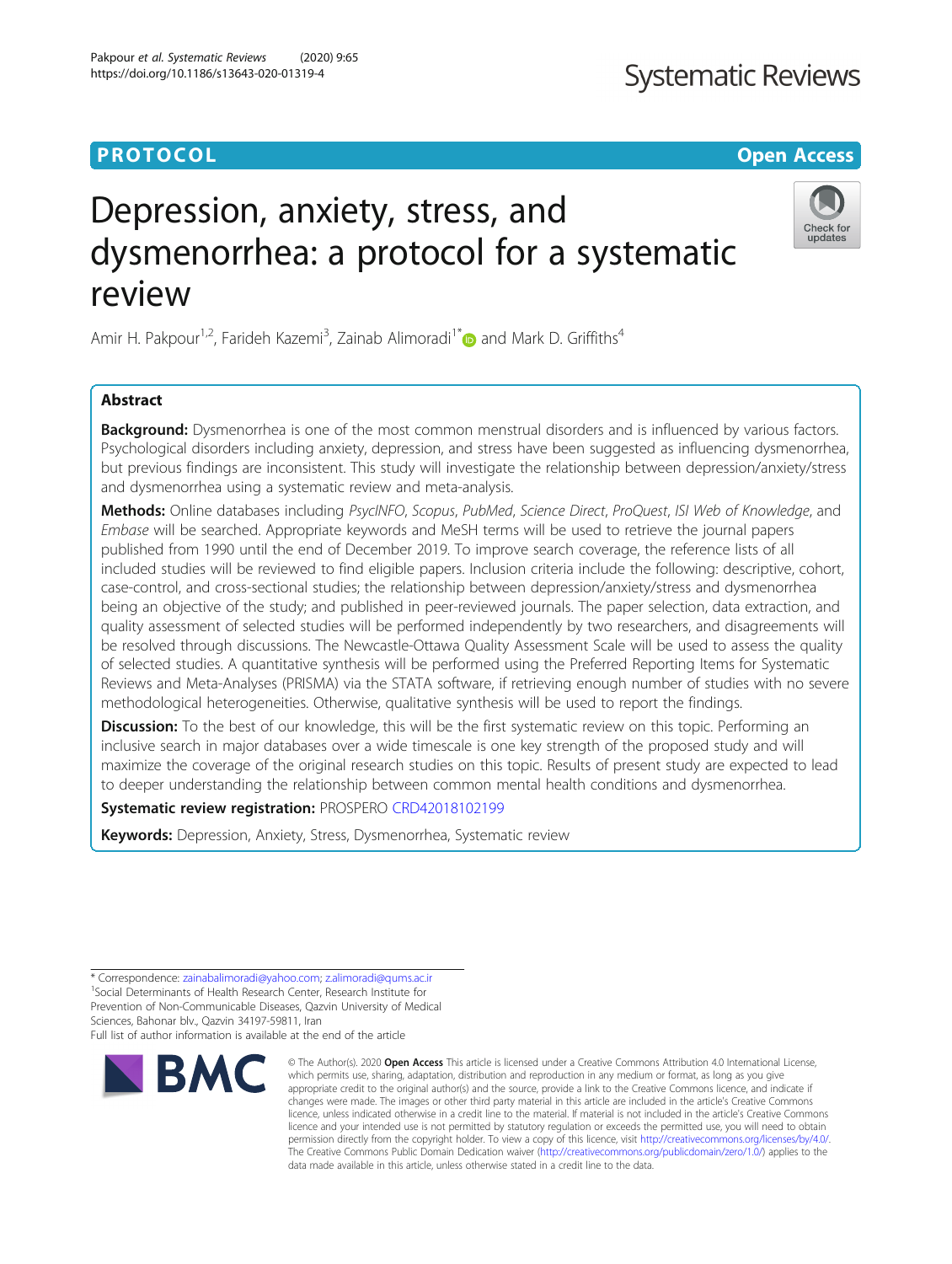## Background

Dysmenorrhea (i.e., painful menstruation) refers to uterine cramp just before or during menstruation [[1\]](#page-4-0) and is the most common cause of pelvic pain and menstrual dysfunction among women in the reproductive age [\[2](#page-4-0)]. If menstrual cramps are developed without any pelvic pathology, they are classified as primary dysmenorrhea, which almost always occurs in women aged 20 years or younger. However, menstrual pain due to illness or pelvic pathology such as endometriosis is a secondary dysmenorrhea, which is common in women over the age of 20 years [\[3](#page-4-0), [4](#page-4-0)].

The prevalence of dysmenorrhea varies greatly across different countries  $(16-91\% \, [5-7]$  $(16-91\% \, [5-7]$  $(16-91\% \, [5-7]$  $(16-91\% \, [5-7]$ ; of which, 2-40% report as being moderate to severe [[4,](#page-4-0) [8\]](#page-4-0). Dysmenorrhea is one of the most common menstrual disorders, and if accompanied by symptoms such as headache, fatigue, nausea, vomiting, diarrhea, impatience, chills, and muscle cramps can disrupt the quality of life and social activities of young women [\[9,](#page-4-0) [10](#page-4-0)]. Primary dysmenorrhea is more common and has good prognosis. However, it still affects the quality of life because 3–33% of women experience severe pain lasting for 1–3 days during each monthly menstrual cycle  $[11]$  $[11]$ . In severe cases, dysmenorrhea can cause inability to function and absence from education and/or occupation [\[12](#page-4-0)]. Because of painful menstrual cramps, approximately 1% of women of reproductive age are unable to do their job due to severe dysmenorrhea for 1 to 3 days each month, and approximately 14% of girls are absent from education (e.g., school, college) for a day or two each month [[13,](#page-4-0) [14](#page-4-0)], totaling 140 million hours of absence a year [[5\]](#page-4-0). Dysmenorrhea can also impact negatively on daily activities, lower education performance at puberty, and lead to poor sleep quality, and have negative effects on mood resulting in anxiety and depression [[11,](#page-4-0) [15,](#page-4-0) [16](#page-4-0)]. Dysmenorrhea has always been considered as having socioeconomic impacts because of the increased need of medical care and associated medical costs, as well as decreased women's effectiveness in day-to-day tasks [[4\]](#page-4-0).

Therefore, more attention is required to address the causes and factors influencing the development and exacerbation of dysmenorrhea. Increased release or imbalanced levels of prostaglandins (especially PGF2a and PGF2) have been reported as the main cause of dysmenorrhea and are associated with increased uterine muscle tone, increased uterine contraction, decreased uterine blood flow, and increased sensitivity of peripheral nerves [[14,](#page-4-0) [17\]](#page-4-0). Prostaglandins mediate inflammatory and anaphylactic reactions. In the uterus, prostaglandins are critical to vascular tone, normal blood clotting, and orchestrating labor and parturition [[18\]](#page-4-0).

The relationships between the severity of dysmenorrhea and several factors including age [\[19](#page-4-0)–[22\]](#page-5-0), marital history [[23](#page-5-0)–[25\]](#page-5-0), body mass index [[14,](#page-4-0) [20,](#page-4-0) [21\]](#page-5-0), low socioeconomic status [\[19](#page-4-0), [20](#page-4-0), [22](#page-5-0), [24](#page-5-0), [26](#page-5-0)], smoking [[17](#page-4-0), [19](#page-4-0), [23](#page-5-0), [26\]](#page-5-0), family history of dysmenorrhea [[10](#page-4-0), [27\]](#page-5-0), and alcohol consumption [\[19,](#page-4-0) [23](#page-5-0)] have been well investigated. However, in some cases, inconsistent results have been reported. In addition to the aforementioned factors, the association between psychological factors and severity of dysmenorrhea has been described [\[28](#page-5-0)]. Psychological disorders such as depression, stress, and anxiety are reported as important factors associated with dysmenorrhea and menstrual disorders [[17,](#page-4-0) [28,](#page-5-0) [29](#page-5-0)].

Psychological disorders such as depression, anxiety, and stress might have a bidirectional association with dysmenorrhea. In other words, experiencing monthly repeated menstrual pain might increase the risk of experiencing depression, anxiety, or stress and vice versa. In some cases, having these psychological disorders exacerbates the severity of menstrual pain [[24](#page-5-0), [30\]](#page-5-0). Experiencing depression and dysmenorrhea simultaneously might enhance the perception of pain severity and reduce the response to medication [[13,](#page-4-0) [28](#page-5-0)]. Psychological distress and increased sensitivity to pain can cause idiopathic pain disorders [[31](#page-5-0)]. In a critical review in 2015, Iacovides et al. proposed that patients with severe dysmenorrhea have increased pain sensitivity which cannot be explained by increased prostaglandin production alone [\[1](#page-4-0)]. The probable alternative explanation is central sensitivity to pain [\[32\]](#page-5-0), which is an abnormal pain mechanism with intensified peripheral response to pain [[33](#page-5-0)]. The cyclic nature of menstruation and the experience of repeated uterine inflammation raised the hypothesis that dysmenorrhea might be due to increased sensitivity to pain [[34](#page-5-0), [35\]](#page-5-0). Therefore, experiencing dysmenorrhea not only has a physical aspect but can have a psychological aspect which influences the development of psychological distress but which can also be influenced by these conditions [[36](#page-5-0)]. Dysmenorrhea can be a stressor and aggravate the symptoms of depression and anxiety [\[37](#page-5-0)]. Evidence suggests a probable association between psychological distress and dysmenorrhea, but the underlying mechanism needs further elaboration [[38\]](#page-5-0).

In a previous systematic review, Latthe et al. reviewed the risk factors for chronic pelvic pain including dysmenorrhea, dyspareunia, and non-cyclical pelvic pain. They found that women with pelvic pain had more psychological disorders (depression, anxiety, neuroticism, and somatisation) than pain-free controls [[23\]](#page-5-0). Although Latthe et al. found that women with dysmenorrhea had 2.77 times more chance of experiencing anxiety (95% CI 0.67–11.49) and 2.59 times higher chance of depression (95% CI 0.96–2.83), these was not statistically significant. Also, the type of dysmenorrhea (primary and secondary) was not addressed in meta-analysis. Another recent systematic review by Bajalan et al. showed the possible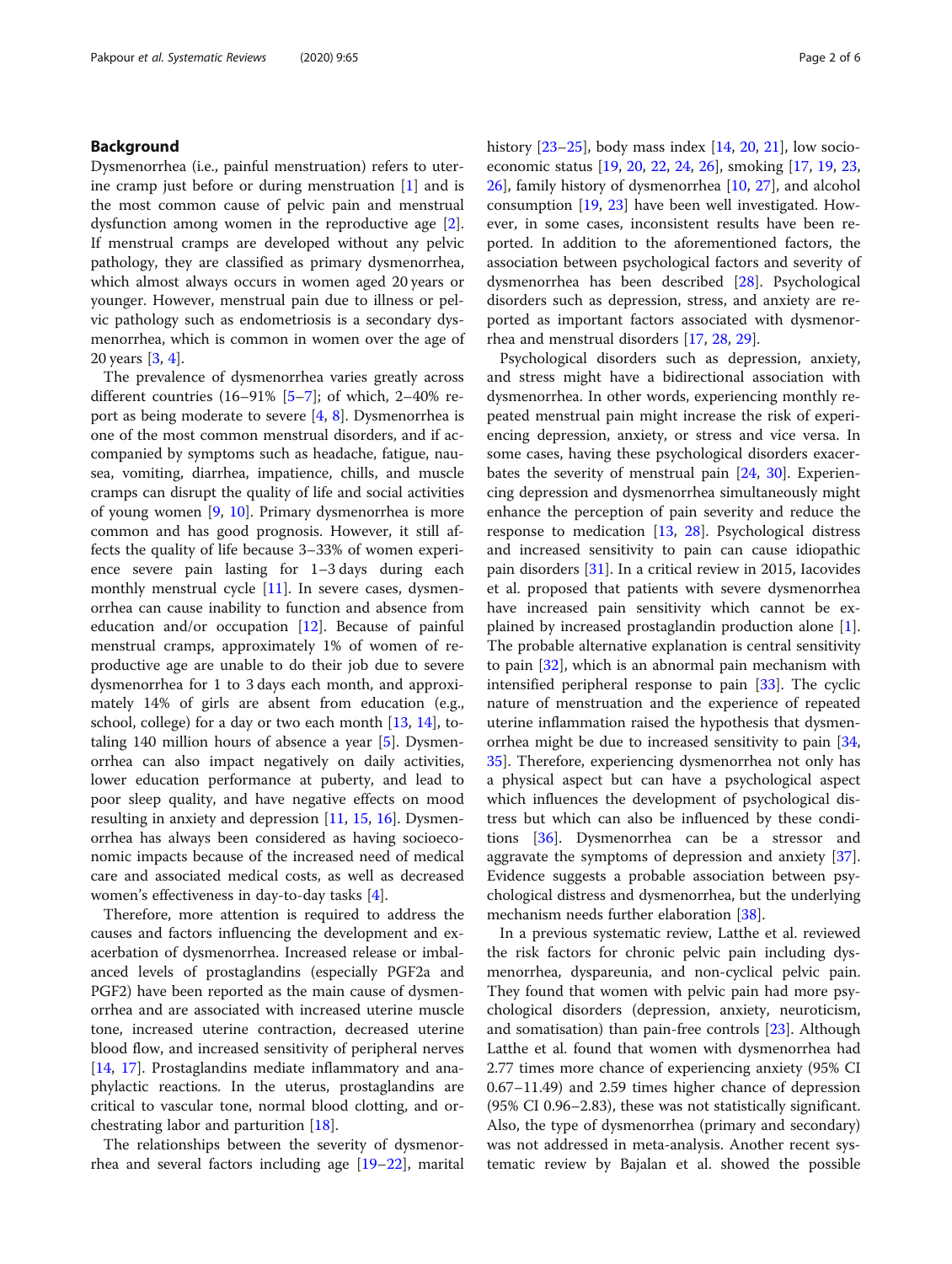association between primary dysmenorrhea and depression/anxiety [[39](#page-5-0)] but only investigated the evidence regarding the association between mental health attributes and primary dysmenorrhea. Therefore, the reviewing of only two mental health conditions and restricting the type of dysmenorrhea to primary cases were limitations. In previous systematic reviews [[23,](#page-5-0) [39](#page-5-0)], the association of dysmenorrhea and depression, anxiety, and stress was not specifically studied, and no conclusive results were reached. The present systematic review is designed to elaborate on these associations with an updated search via a wide range of databases considering more specific outcomes. This systematic review aims to answer the following questions:

- Is there any association between depression or depressive syndromes/anxiety/stress and dysmenorrhea?
- To what extent are findings from the previous literature heterogeneous i.e., (inconsistent)?
- What are the possible sources of heterogeneity between previous studies?

## Methods

## Review preparation and registration

The protocol of this systematic review was prepared according to the PRISMA-P guidelines [[40\]](#page-5-0). This study has been pre-registered in the International Prospective Register of Systematic Reviews (PROSPERO) under the reference number of CRD42018102199, which is available at: [https://www.crd.york.ac.uk/prospero/display\\_rec](https://www.crd.york.ac.uk/prospero/display_record.php?RecordID=102199)[ord.php?RecordID=102199.](https://www.crd.york.ac.uk/prospero/display_record.php?RecordID=102199) Given that this is a systematic review and meta-analysis study of published studies, ethics approval and informed consent are unnecessary.

## Inclusion criteria

## Type of studies

Studies will comprise those with a descriptive design including cohort, case-control, and cross-sectional that were conducted between January1990 and December 2019 and published in the English language. The relationship between depression, anxiety, or stress and dysmenorrhea will have been reported as an outcome of the study. The studies will have been published in peerreviewed journals. Studies other than original empirical papers including systematic reviews, letters to the editor, single case reports, and case series will be excluded from the present review.

## Types of participants

Studies will be selected with no limitation regarding participants' age ranges, type of dysmenorrhea, menstrual irregularity, contraception method, or any chronic disease.

## Primary outcome

The association between dysmenorrhea with depression, anxiety, and stress will be considered the primary outcome of the present review.

#### Potential confounding variables

Other characteristics include age, marital status, menstrual characteristics (such as menstrual regularity, duration, or amount of bleeding), family history of dysmenorrhea, parity, type of dysmenorrhea, contraception methods, existence of chronic disease, diagnostic methods for depression, anxiety or stress, study design, and study quality will be considered as potential confounders. These variables will be used for subgroup analysis.

#### Search strategies for the identification of studies

Online databases such as PsycINFO, Scopus, PubMed, Science Direct, ProQuest, ISI Web of Knowledge, and Embase will be searched using keyword and MeSH terms. The target is to retrieve papers published from January 1990 to December 2019. The reference lists of all included studies will be screened for further eligible studies. Final search terms will be extracted from published reviews, primary studies, PubMed Medical Subject Headings (MeSH), and EMBASE Subject Headings (EMTREE). No limitations will be considered during the search process. The search strategy will be built upon combining the main key elements (PECO elements) [population, Exposure, comparison and outcomes] identified to answer the research question nested through Boolean operators AND/OR generating the search strings to be implemented in the scientific databases. In addition, the search syntax will be adapted for each database according their advanced search guidelines.

## Data collection and analysis

#### The selection of relevant studies

The title and abstract of all papers retrieved during the electronic or manual search process will be scrutinized using the inclusion criteria. The full texts of relevant papers will be examined based on the aforementioned criteria. These processes will be performed independently by two authors, and disagreements will be resolved through discussions. The viewpoints of an external researcher will be used if disagreements cannot be resolved through these discussions. If required, the authors of studies, whose results are published on posters, will be emailed and will be requested to send the full texts.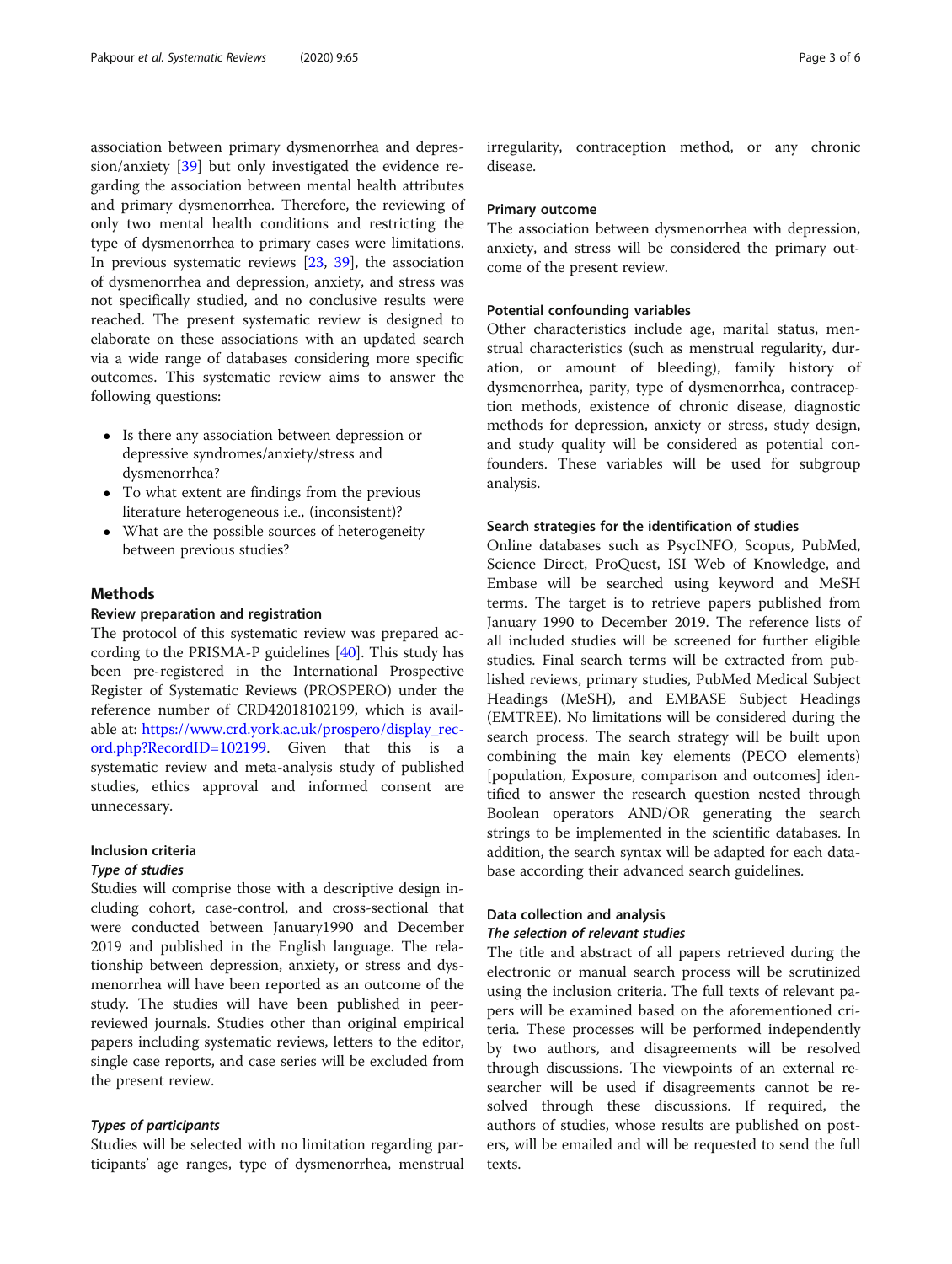#### The risk of bias (quality) assessment

In the present study, the Newcastle–Ottawa Quality Assessment Scale (NOS) will be used. The NOS can be used for both case-control and longitudinal (prospective) studies. Cross-sectional studies are evaluated as casecontrol studies. The NOS evaluates three quality parameters: selection, comparability, and outcome. This scale is divided into eight specific items, which slightly differ when scoring case-control studies and longitudinal studies. Each item on the scale is scored with 1 point, except for the comparability, which can be adapted to the specific topic of interest to be given up to 2 points. Therefore, the maximum score for each study is 9. Any study less than 5 points is identified as high risk of bias [\[41](#page-5-0)]. All stages of quality assessment will be performed independently by two researchers, and the disagreements will be resolved through discussions. If needed, a third researcher will be sought if the disagreement cannot be resolved.

## Data extraction and management

After screening and examining the quality of selected studies, data will be extracted and recorded in predesigned forms. Data will be extracted independently by two researchers. The following data will be extracted from each study:

- 1- First author's name, country in which the study was conducted, sample size, year(s) of data collection, participants' age, type of dysmenorrhea, diagnostic measure of depression, status of depression, diagnostic measure of anxiety, diagnostic measure of stress.
- 2- Raw data to calculate odds ratios. If this is not possible to extract data of  $2 \times 2$  tables for such a purpose, the parameter estimate of the unadjusted association between dysmenorrhea and depression (with 95% CI if available) will be used.

The corresponding authors of potentially eligible studies will be contacted, if duplicated studies with the same methodology and findings are retrieved and if the data for the primary outcome is missing. The authors will be contacted three times, and if no response is received, the study will be excluded. In order to manage data, the Endnote software will be used to import citations and identify duplication. Following this, extracted data according to aforementioned forms will be entered to an Excel file. Finally, the data will be exported to STATA for final synthesis.

## Strategy for data synthesis

A quantitative synthesis using the STATA software (version 13) will be conducted. Meta-analysis will be conducted if enough studies are retrieved through the search strategy, and there is no severe methodological discrepancy among retrieved studies. To choose the best model of meta-analysis, two models of meta-analysis will be conducted for the outcomes, including the fixedeffect model and the random-effect model. A fixed-effect model will be used with the assumption that the studies are sampled from the populations with the same effect size. The Mantel-Haenszel method as an adjustment to the study weights will be used according to the in-study variance. If the studies are taken from the populations with variable effect sizes, the random effect model will be used, which calculates study weights both from instudy and between-study variances, taking into consideration the extent of variation or heterogeneity [\[42](#page-5-0)]. According to data abstracted from retrieved studies, the best-fitting model will be selected. Effect sizes expressed as odds ratios (for categorical data) and weighted mean differences (for continuous data) and 95% CIs will be calculated for analysis. Heterogeneity will be assessed statistically using the standard  $\chi^2$  test.

The random-effect model is more appropriate when heterogeneity is present. For each model, the betweenstudy heterogeneity will be estimated using the Q Cochrane statistic. Additionally, the level of heterogeneity will be estimated using the  $I^2$  index.  $I^2$  < 25% will be considered as mild heterogeneity,  $25\% < I^2 < 50\%$  will be considered as moderate heterogeneity, and  $50\% < I^2 < 75\%$  will be considered as severe heterogeneity [\[43\]](#page-5-0). In case of severe heterogeneity, subgroup analysis or meta-regression will be used. Meta-regression is an extension to subgroup analyses that allows the effect of continuous, as well as categorical, characteristics to be investigated, and in principle allows the effects of multiple factors to be investigated simultaneously (although this is rarely possible due to the inadequate numbers of studies) [[44](#page-5-0)].

If the number of studies allows further stratification (and to assess the potential sources of heterogeneity), sub-analysis will be conducted for age, type of dysmenorrhea, menstrual characteristics, family history of dysmenorrhea, parity, study size (large vs. small studies), geography (country/region of residence), risk of bias (high vs. small risk of bias), and instrument used to diagnose depression (or depressive syndrome), anxiety, and stress. Also, type of study will be used as subgroup analysis. Then, pooled effect size based on subgroup analysis will be reported. For the evaluation of quality analysis and investigating the effect of the quality of original studies on the final results, the effect of study quality scores on key measurement will be assessed utilizing meta-regression or subgroup analysis according to the number of eligible studies.

Publication bias or reporting bias will be assessed using the funnel plot as well as Begg's and Eggers' test. If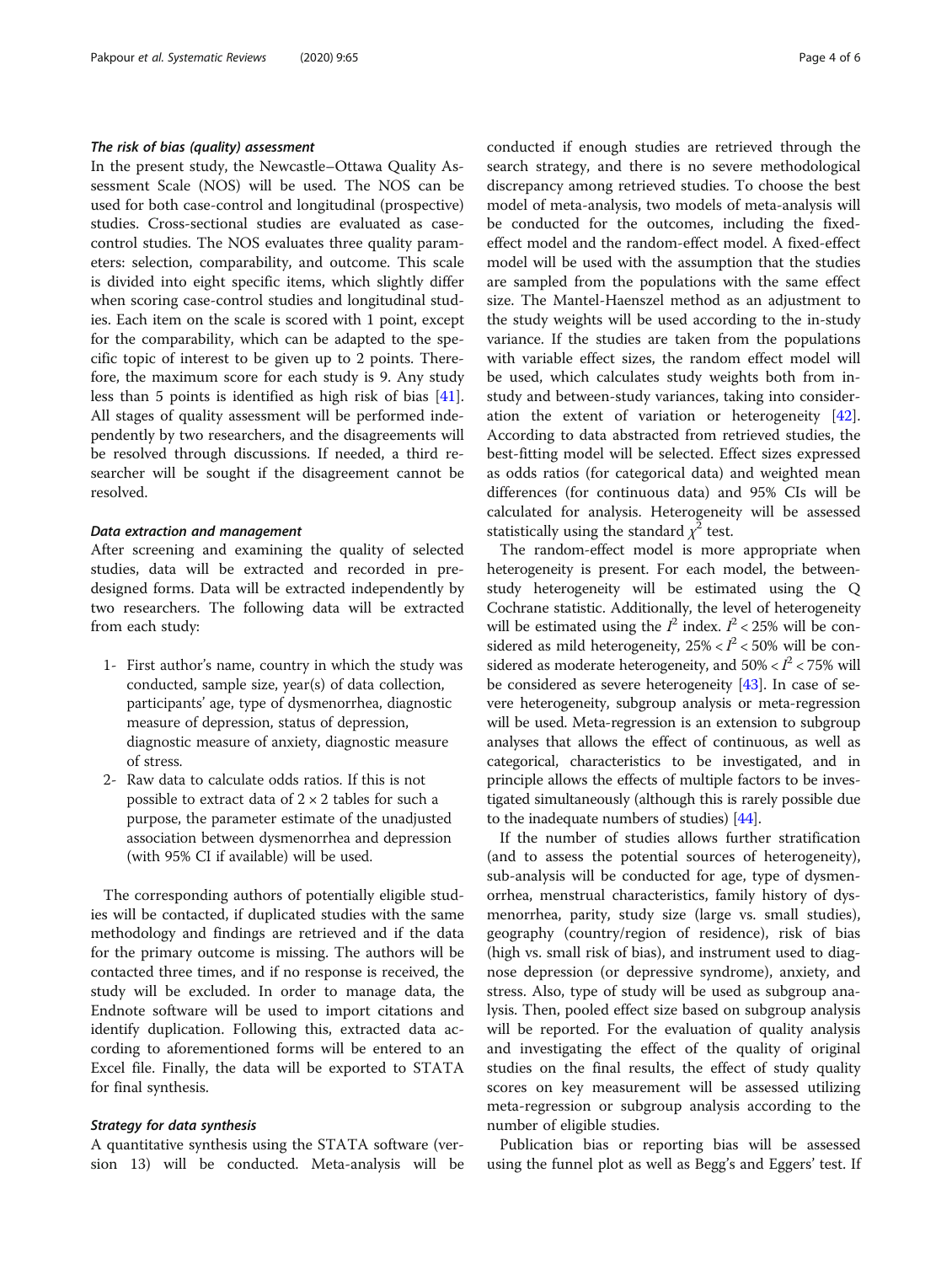<span id="page-4-0"></span>considerable publication bias is detected, the correction of final results will be conducted using the Fill and Trim method. If meta-analysis is not possible, the qualitative synthesis will be used to report the findings.

## **Discussion**

Dysmenorrhea is one of the most frequent discomforting gynecological conditions influencing the quality of life and social activities among women [1, 4]. Several factors can affect primary dysmenorrhea and its incidence and severity including mental health [[23,](#page-5-0) [39](#page-5-0)]. Therefore, this systematic review will investigate the association between primary dysmenorrhea and psychological distress including depression, anxiety, and stress. The present systematic review will have some major strengths. To the best of our knowledge, it will be the first systematic review with meta-analysis on the topic. Performing an inclusive search in major databases across a 30-year timescale will maximize the coverage of the original research studies on this topic. Doing comprehensive subgroup analysis is expected to lead to better investigation of the factors influencing the association of dysmenorrhea with psychological distress. Results of present study are expected to provide a deeper understanding the relationship between common mental health conditions and dysmenorrhea. Such understanding will provide a better clinical insight to treat dysmenorrhea.

#### **Abbreviations**

CI: Confidence intervals; GRADE: Grading of Recommendations Assessment, Development, and Evaluation; NOS: Newcastle–Ottawa Quality Assessment Scale; PRISMA: Preferred Reporting Items for Systematic Reviews and Meta-Analyses; PRISMA-P: Preferred Reporting Items for Systematic Review and Meta-Analysis Protocols; PECO: Papulation, Exposure, Comparison, Outcome

#### Acknowledgements

None.

#### Authors' contributions

ZA, AHP, and FK were responsible for the design of the protocol and conception of the manuscript. ZA prepared the primary protocol for registration. ZA and FK prepared the preliminary draft. MDG edited the whole of the final draft. All authors read, provided important revisions, and approved the final version of the manuscript. ZA is the guarantor of the review.

#### Funding

No financial support.

## Availability of data and materials

Not applicable.

## Not applicable as the study will be a systematic review and meta-analysis.

Ethics approval and consent to participate

#### Consent for publication

Not applicable.

#### Competing interests

The authors declare that they have no competing interests.

#### Author details

<sup>1</sup>Social Determinants of Health Research Center, Research Institute for Prevention of Non-Communicable Diseases, Qazvin University of Medical Sciences, Bahonar blv., Qazvin 34197-59811, Iran. <sup>2</sup>Department of Nursing, School of Health and Welfare, Jönköping University, Jönköping, Sweden. <sup>3</sup>Mother & Child Care Research Center, Department of Midwifery, School of Nursing and Midwifery, Hamadan University of Medical Sciences, Hamadan, Iran. <sup>4</sup>International Gaming Research Unit, Psychology Department, Nottingham Trent University, Nottingham, UK.

#### Received: 2 April 2019 Accepted: 4 March 2020 Published online: 26 March 2020

#### References

- 1. Iacovides S, Avidon I, Baker FC. What we know about primary dysmenorrhea today: a critical review. Hum Reprod Update. 2015;21(6):762–78.
- 2. Rasoolzadeh N, Zebardast J, Zolphagari M, Mehran A, Effects of relaxation on primary dysmenorhea among first year nursing and midwifery female students. Hayat. 2007;13(2):23–30.
- 3. Faramarzi M, Salmalian H. Association of psychologic and nonpsychologic factors with primary dysmenorrhea. Iran Red Crescent Med J. 2014;16(8):e16307.
- 4. Ju H, Jones M, Mishra G. The prevalence and risk factors of dysmenorrhea. Epidemiol Rev. 2014;36(1):104–13.
- 5. Hailemeskel S, Demissie A, Assefa N. Primary dysmenorrhea magnitude, associated risk factors, and its effect on academic performance: evidence from female university students in Ethiopia. Int J Women's Health. 2016;8:489–96.
- 6. French L. Dysmenorrhea. Am Fam Physician. 2005;71(2):285-91.
- 7. Kharaghani R, Damghanian M. The prevalence of dysmenorrhea in Iran: a systematic review and meta-analysis. Iran Red Crescent Med J. 2017;19(3): e40856, p 1-10.
- 8. Parker M, Sneddon A, Arbon P. The menstrual disorder of teenagers (MDOT) study: determining typical menstrual patterns and menstrual disturbance in a large population-based study of Australian teenagers. BJOG Int J Obstet Gynaecol. 2010;117(2):185–92.
- 9. Iacovides S, Avidon I, Bentley A, Baker FC. Reduced quality of life when experiencing menstrual pain in women with primary dysmenorrhea. Acta Obstet Gynecol Scand. 2014;93(2):213–7.
- 10. Nazarpour S. Study of factors of influencing on severity of primary dysmenorrhea in students of faculties of nursing and midwifery of governmental universities under the supervision of Ministry of Health, Treatment and Medical Education in Tehran. Q J Woman Hyg. 2010;1(2):109–25.
- 11. Bernardi M, Lazzeri L, Perelli F, Reis FM, Petraglia F. Dysmenorrhea and related disorders. F1000Research. 2017;6(F1000 Faculty Rev):1645. [https://doi.](https://doi.org/10.12688/f1000research.11682) [org/10.12688/f1000research.11682.](https://doi.org/10.12688/f1000research.11682)
- 12. Zannoni L, Giorgi M, Spagnolo E, Montanari G, Villa G, Seracchioli R. Dysmenorrhea, absenteeism from school, and symptoms suspicious for endometriosis in adolescents. J Pediatr Adolesc Gynecol. 2014;27(5):258–65.
- 13. Gagua T, Tkeshelashvili B, Gagua D, McHedlishvili N. Assessment of anxiety and depression in adolescents with primary dysmenorrhea: a case-control study. J Pediatr Adolesc Gynecol. 2013;26(6):350–4.
- 14. Haidari F, Akrami A, Sarhadi M, Mohammad Shahi M. Prevalence and severity of primary dysmenorrhea and its relation to anthropometric parameters. Tums-hayat. 2011;17(1):70–7.
- 15. Facchin F, Barbara G, Saita E, Mosconi P, Roberto A, Fedele L, et al. Impact of endometriosis on quality of life and mental health: pelvic pain makes the difference. J Psychosom Obstet Gynaecol. 2015;36(4):135–41.
- 16. Vitale SG, La Rosa VL, Rapisarda AMC, Lagana AS. Impact of endometriosis on quality of life and psychological well-being. J Psychosom Obstet Gynaecol. 2017;38(4):317–9.
- 17. Weissman AM, Hartz AJ, Hansen MD, Johnson SR. The natural history of primary dysmenorrhoea: a longitudinal study. BJOG Int J Obstet Gynaecol. 2004;111(4):345–52.
- 18. Smith RP. The role of prostaglandins in dysmenorrhea and menorrhagia: Dysmenorrhea and Menorrhagia. Switzerland: Springer; 2018. p. 75–88.
- 19. Nohara M, Momoeda M, Kubota T, Nakabayashi M. Menstrual cycle and menstrual pain problems and related risk factors among Japanese female workers. Ind Health. 2011;49(2):228–34.
- 20. Ohde S, Tokuda Y, Takahashi O, Yanai H, Hinohara S, Fukui T. Dysmenorrhea among Japanese women. Int J Gynecol Obstet. 2008;100(1):13–7.